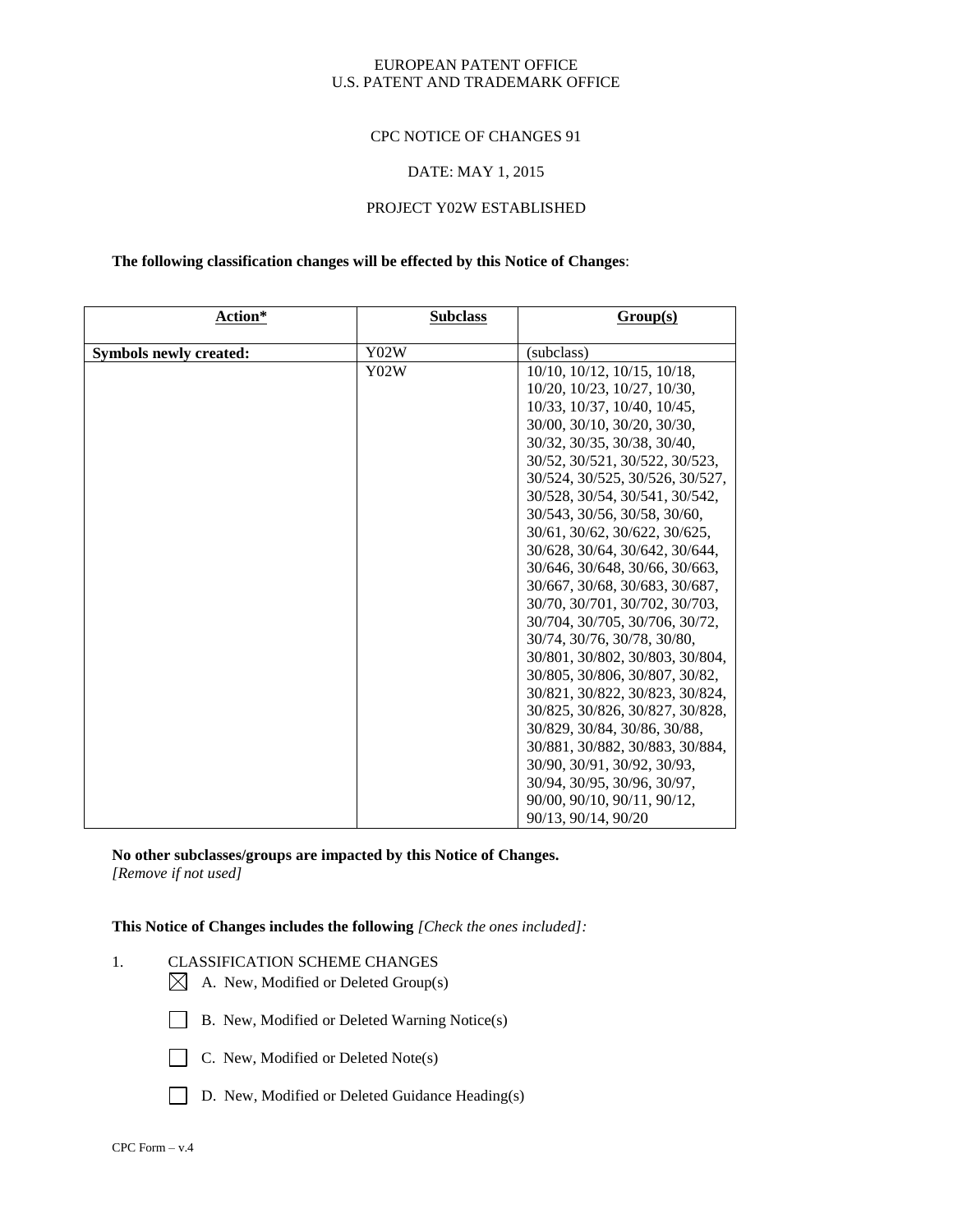# DATE: MAY 1, 2015

- 2. DEFINITIONS (New or Modified) A. DEFINITIONS (Full definition template)
	- B. DEFINITIONS (Definitions Quick Fix)
- 3. REVISION CONCORDANCE LIST (RCL)
- 4.  $\boxtimes$  CHANGES TO THE CPC-TO-IPC CONCORDANCE LIST (CICL)
- 5. CROSS-REFERENCE LIST (CRL)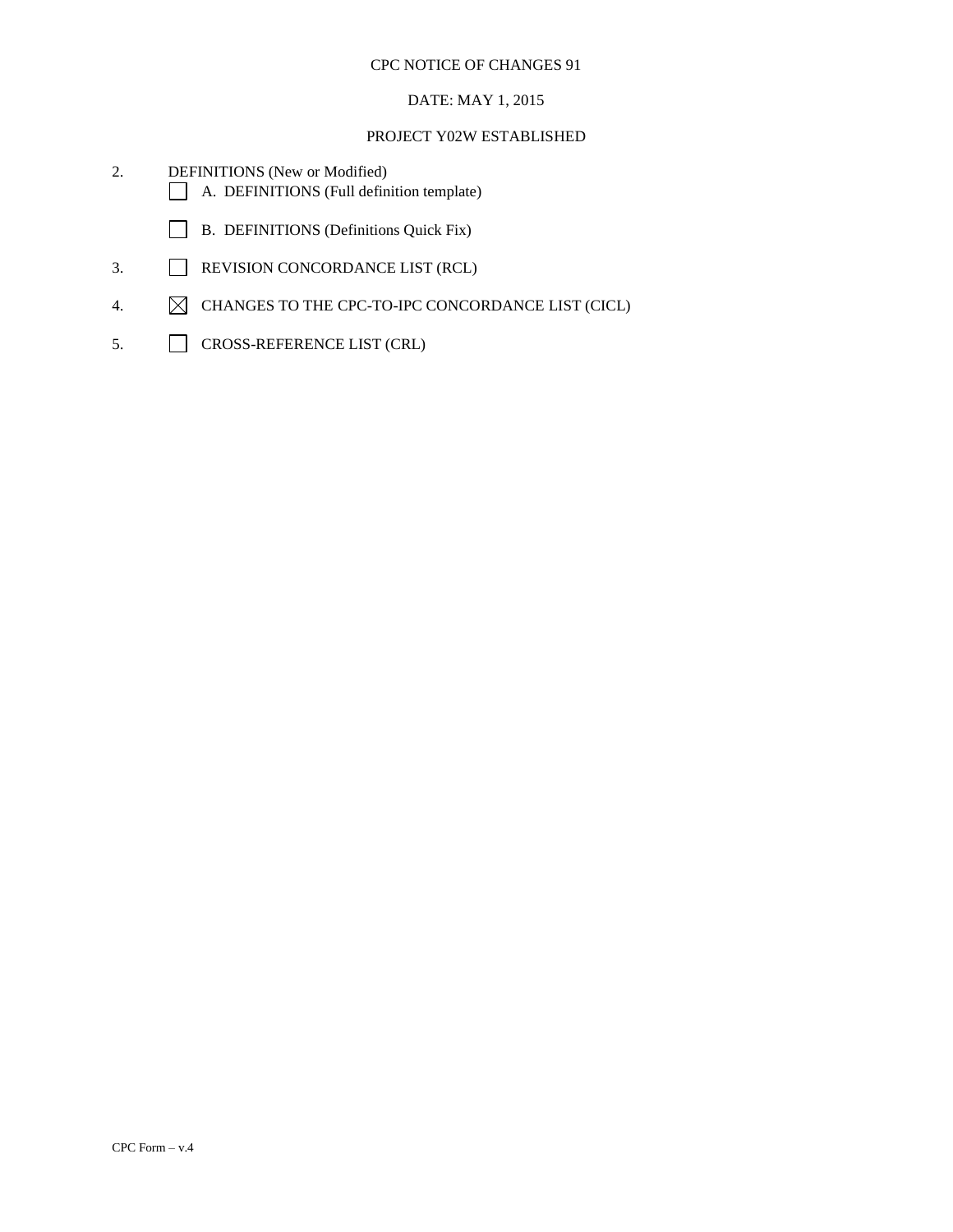### DATE: MAY 1, 2015

#### PROJECT Y02W ESTABLISHED

# 1. CLASSIFICATION SCHEME CHANGES

# A. New, Modified or Deleted Group(s)

# **SUBCLASS Y02W - CLIMATE CHANGE MITIGATION TECHNOLOGIES RELATED TO WASTEWATER TREATMENT OR WASTE MANAGEMENT**

| Type*                   | <b>Symbol</b> | <b>Indent</b>  | <b>Title</b>                                         | Transferred to# |
|-------------------------|---------------|----------------|------------------------------------------------------|-----------------|
|                         |               | Level          | (new or modified)                                    |                 |
|                         |               | <b>Number</b>  | "CPC only" text should normally be                   |                 |
|                         |               | of dots        | enclosed in {curly brackets}**                       |                 |
|                         |               | (e.g. 0, 1,    |                                                      |                 |
|                         |               | $\overline{2}$ |                                                      |                 |
| $\mathbf N$             | Y02W          | $\mathbf{0}$   | <b>CLIMATE CHANGE MITIGATION</b>                     |                 |
|                         |               |                | <b>TECHNOLOGIES RELATED TO</b>                       |                 |
|                         |               |                | <b>WASTEWATER TREATMENT OR</b>                       |                 |
|                         |               |                | <b>WASTE MANAGEMENT</b>                              |                 |
| $\mathbf N$             | Y02W 10/00    | $\bf{0}$       | <b>Technologies for wastewater treatment</b>         |                 |
|                         |               |                | (fuel from waste Y02E 50/30; methane                 |                 |
|                         |               |                | from waste for energy generation Y02E                |                 |
|                         |               |                | 50/34)                                               |                 |
| $\mathbf N$             | Y02W 10/10    | $\mathbf{1}$   | Biological treatment of water, waste water, or       |                 |
| $\mathbf N$             | Y02W 10/12    | $\overline{2}$ | sewage<br>Anaerobic processes with biogas recycling, |                 |
|                         |               |                | capture or flaring                                   |                 |
| ${\bf N}$               | Y02W 10/15    | $\overline{2}$ | Aerobic processes                                    |                 |
| $\overline{N}$          | Y02W 10/18    | $\sqrt{2}$     | Constructed wetlands                                 |                 |
| ${\bf N}$               | Y02W 10/20    | $\mathbf{1}$   | Sludge processing                                    |                 |
| $\overline{N}$          | Y02W 10/23    | $\overline{2}$ | Anaerobic processes with biogas recycling,           |                 |
|                         |               |                | capture or flaring                                   |                 |
| N                       | Y02W 10/27    | $\overline{2}$ | Aerobic processes                                    |                 |
| $\overline{N}$          | Y02W 10/30    | $\mathbf{1}$   | Wastewater or sewage treatment systems with          |                 |
|                         |               |                | climate change mitigation effect characterised       |                 |
|                         |               |                | by the origin of the energy                          |                 |
| ${\bf N}$               | Y02W 10/33    | $\overline{2}$ | using wind energy                                    |                 |
| $\overline{N}$          | Y02W 10/37    | $\overline{2}$ | using solar energy                                   |                 |
| $\overline{N}$          | Y02W 10/40    | $\mathbf{1}$   | Valorisation of by-products of wastewater,           |                 |
|                         |               |                | sewage or sludge processing                          |                 |
| $\mathbf N$             | Y02W 10/45    | $\overline{2}$ | Obtention of bio-polymers                            |                 |
| $\overline{\mathbf{N}}$ | Y02W 30/00    | $\overline{0}$ | <b>Technologies for solid waste management</b>       |                 |
|                         |               |                | (heat utilisation in combustion or                   |                 |
|                         |               |                | incineration of waste Y02E 20/12; fuel               |                 |
|                         |               |                | from waste Y02E 50/30; methane from                  |                 |
|                         |               |                | waste for energy generation Y02E 50/34)              |                 |
| N                       | Y02W 30/10    | $\mathbf{1}$   | Related to waste collection, transportation,         |                 |
|                         |               |                | transfer or storage e.g. segregated refuse           |                 |
|                         |               |                | collecting, electric or hybrid propulsion            |                 |
| $\mathbf N$             | Y02W 30/20    | $\mathbf{1}$   | Related to waste processing or separation            |                 |
|                         |               |                | (separation techniques Y02W 30/522;                  |                 |
|                         |               |                | separating plastic from other materials Y02W         |                 |
|                         |               |                | 30/622; removing refrigerant Y02W 30/825)            |                 |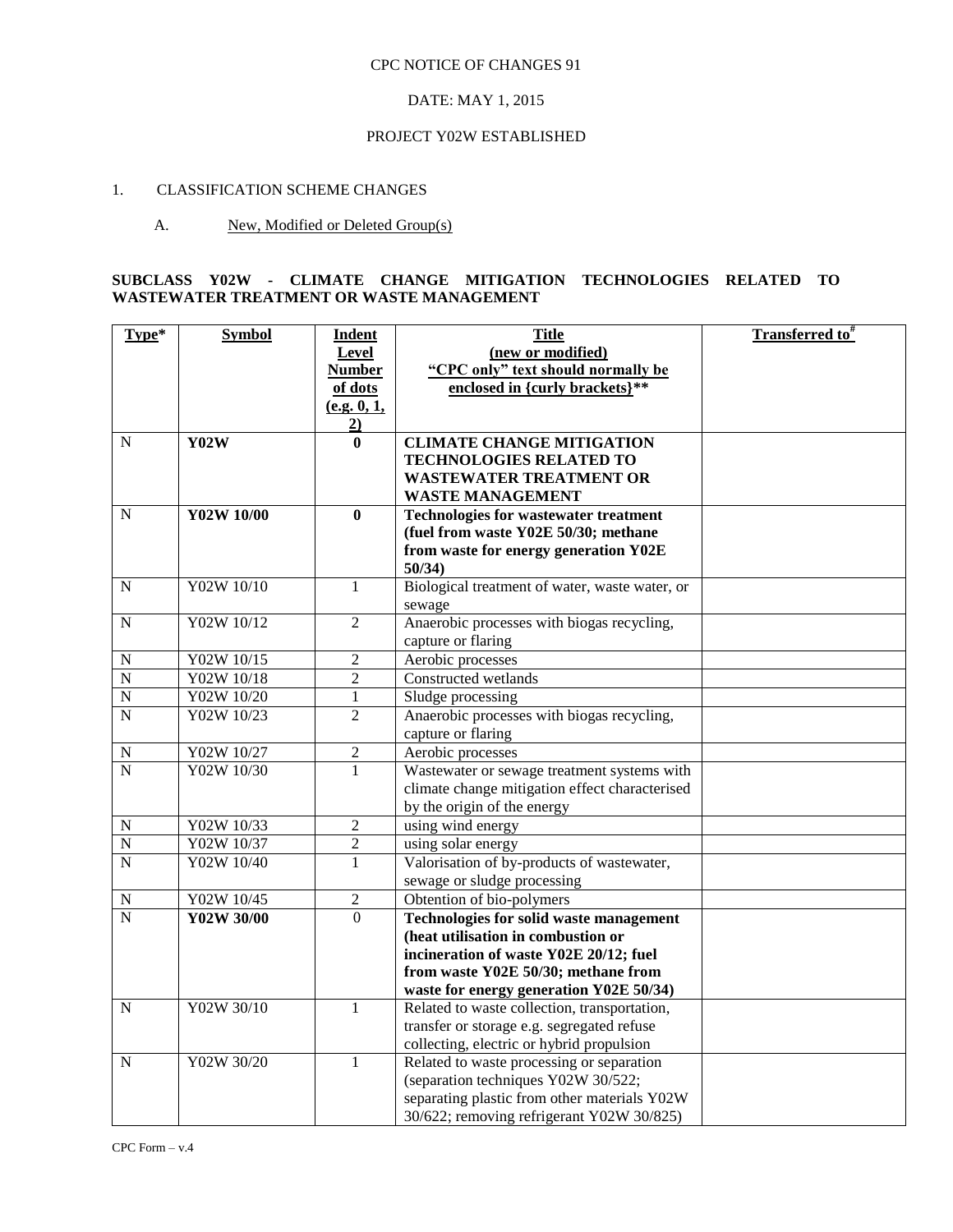# DATE: MAY 1, 2015

| Type*              | <b>Symbol</b> | <b>Indent</b>  | <b>Title</b>                                                 | <b>Transferred to</b> # |
|--------------------|---------------|----------------|--------------------------------------------------------------|-------------------------|
|                    |               | Level          | (new or modified)                                            |                         |
|                    |               | <b>Number</b>  | "CPC only" text should normally be                           |                         |
|                    |               | of dots        | enclosed in {curly brackets}**                               |                         |
|                    |               | (e.g. 0, 1,    |                                                              |                         |
|                    |               | $\frac{2}{1}$  |                                                              |                         |
| ${\bf N}$          | Y02W 30/30    |                | Landfill technologies aiming to mitigate                     |                         |
|                    |               |                | methane emissions                                            |                         |
| $\mathbf N$        | Y02W 30/32    | $\overline{2}$ | Sealing or covering                                          |                         |
| $\overline{N}$     | Y02W 30/35    | $\overline{c}$ | Landfill gas capture                                         |                         |
| $\overline{N}$     | Y02W 30/38    | 2              | Landfill gas flaring                                         |                         |
| $\overline{N}$     | Y02W 30/40    | 1              | Bio-organic fraction processing; Production                  |                         |
|                    |               |                | of fertilisers from the organic fraction of                  |                         |
|                    |               |                | waste or refuse                                              |                         |
| ${\bf N}$          | Y02W 30/43    | $\sqrt{2}$     | Aerobic fermentation, e.g. composting                        |                         |
| $\mathbf N$        | Y02W 30/47    | $\overline{2}$ | Anaerobic fermentation, e.g. methanation                     |                         |
|                    |               |                | combined with capture, recycling or flaring                  |                         |
| $\mathbf N$        | Y02W 30/50    | $\mathbf{1}$   | Reuse, recycling or recovery technologies                    |                         |
| $\overline{N}$     | Y02W 30/52    | $\overline{2}$ | Dismantling or mechanical processing of                      |                         |
|                    |               |                | waste for the recovery of materials during                   |                         |
|                    |               |                | separation, disassembly, pre-processing or<br>upgrading      |                         |
| N                  | Y02W 30/521   | 3              | Crushing or shredding                                        |                         |
| $\overline{N}$     | Y02W 30/522   | 3              | Separation techniques                                        |                         |
| $\overline{N}$     | Y02W 30/523   | 4              | Sieving or screening                                         |                         |
| $\overline{N}$     | Y02W 30/524   | 4              | based on density or gravimetry                               |                         |
| $\overline{N}$     | Y02W 30/525   | 4              | using wind or air currents                                   |                         |
| $\overline{N}$     | Y02W 30/526   | 4              | Magnetic separation                                          |                         |
| $\overline{N}$     | Y02W 30/527   | 4              | Electrostatic separation                                     |                         |
| $\overline{N}$     | Y02W 30/528   | 4              | inducing eddy-currents                                       |                         |
| $\overline{N}$     | Y02W 30/54    | 2              | Metal recycling                                              |                         |
| $\overline{\rm N}$ | Y02W 30/541   | $\overline{3}$ | Manufacture of articles from waste metal                     |                         |
|                    |               |                | particles                                                    |                         |
| ${\bf N}$          | Y02W 30/542   | $\overline{3}$ | Recovery or treatment of by-products during                  |                         |
|                    |               |                | pig-iron manufacturing (use of waste of                      |                         |
|                    |               |                | metallurgical processes as filler for mortars or             |                         |
|                    |               |                | concrete Y02W 30/94)                                         |                         |
| N                  | Y02W 30/543   | 4              | Treatment of liquid slag                                     |                         |
| $\mathbf N$        | Y02W 30/56    | $\mathbf{2}$   | Disassembly of vehicles for recovery of<br>salvageable parts |                         |
| ${\bf N}$          | Y02W 30/58    | $\overline{2}$ | Construction or demolition [C&D] waste                       |                         |
| $\mathbf N$        | Y02W 30/60    | $\overline{2}$ | Glass recycling                                              |                         |
| $\mathbf N$        | Y02W 30/61    | 3              | Glass containers reutilization                               |                         |
| $\mathbf N$        | Y02W 30/62    | $\overline{2}$ | Plastics recycling                                           |                         |
| $\mathbf N$        | Y02W 30/622   | 3              | Separating plastics from other materials                     |                         |
| $\mathbf N$        | Y02W 30/625   | 3              | Disintegrating plastics                                      |                         |
| $\mathbf N$        | Y02W 30/628   | 3              | Plastic containers reutilization                             |                         |
| ${\bf N}$          | Y02W 30/64    | $\overline{c}$ | Paper recycling                                              |                         |
| ${\bf N}$          | Y02W 30/642   | 3              | Dry methods for dividing waste paper into                    |                         |
|                    |               |                | small particles                                              |                         |
| N                  | Y02W 30/644   | $\overline{4}$ | by cutting actions                                           |                         |
| ${\bf N}$          | Y02W 30/646   | $\overline{3}$ | Wet methods for dividing waste paper into                    |                         |
|                    |               |                | small particles                                              |                         |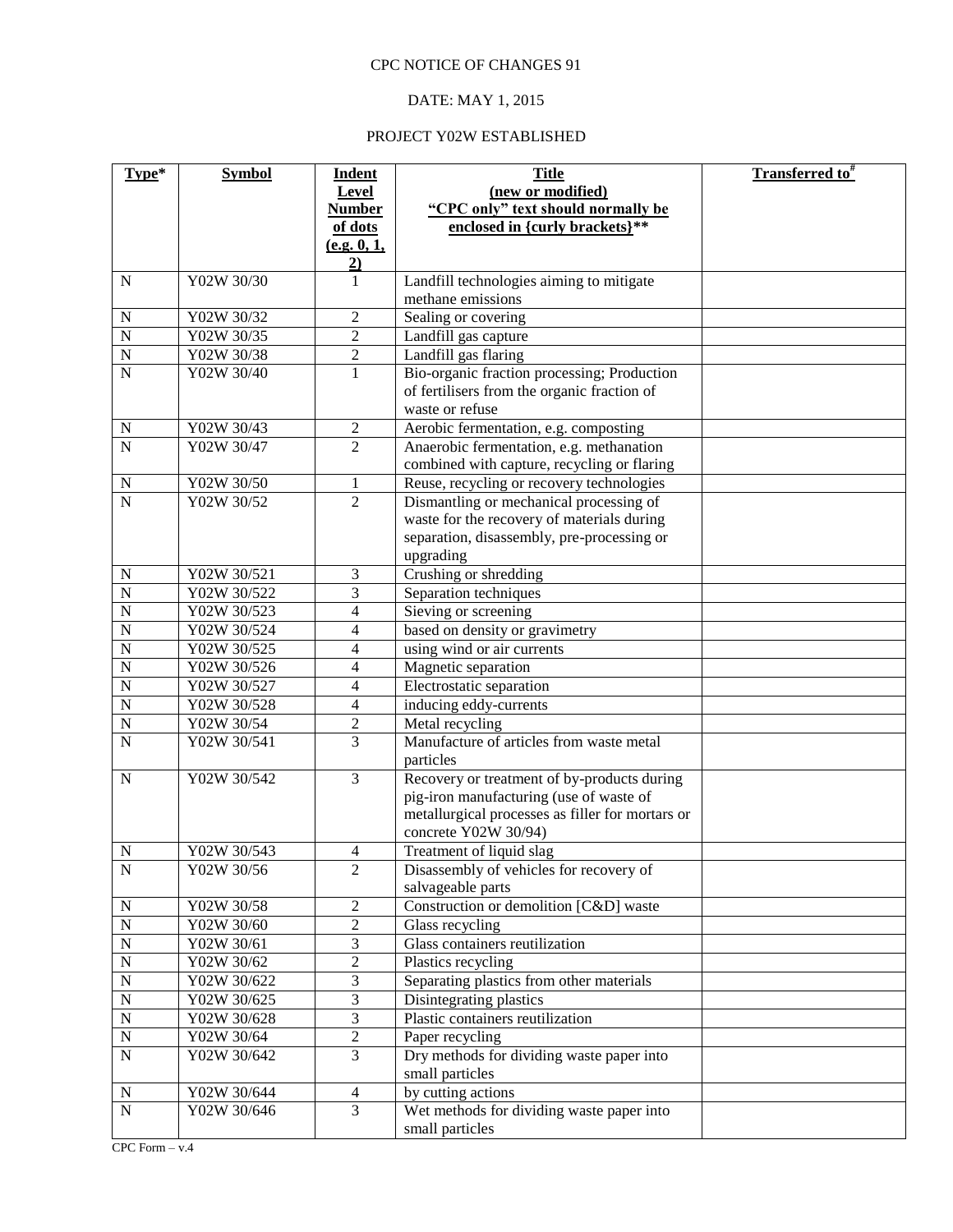# DATE: MAY 1, 2015

| Type*                       | <b>Symbol</b>              | Indent              | <b>Title</b>                                                                               | <b>Transferred to</b> # |
|-----------------------------|----------------------------|---------------------|--------------------------------------------------------------------------------------------|-------------------------|
|                             |                            | Level               | (new or modified)                                                                          |                         |
|                             |                            | <b>Number</b>       | "CPC only" text should normally be                                                         |                         |
|                             |                            | of dots             | enclosed in {curly brackets}**                                                             |                         |
|                             |                            | (e.g. 0, 1,         |                                                                                            |                         |
|                             |                            | $\frac{2}{3}$       |                                                                                            |                         |
| ${\bf N}$                   | Y02W 30/648                |                     | Recovery of cellulose by working-up waste                                                  |                         |
|                             |                            |                     | paper                                                                                      |                         |
| ${\bf N}$                   | Y02W 30/66                 | $\overline{2}$      | Disintegrating fibre-containing textile articles                                           |                         |
|                             |                            |                     | to obtain fibres for re-use                                                                |                         |
| ${\bf N}$                   | Y02W 30/663                | $\overline{3}$      | Opening, unravelling or teasing ropes or like                                              |                         |
|                             |                            |                     | fibrous strands to obtain fibres for re-use                                                |                         |
| N                           | Y02W 30/667                | 3                   | Opening rags to obtain fibres for re-use                                                   |                         |
| $\mathbf N$                 | Y02W 30/68                 | $\mathfrak{2}$      | Rubber waste recycling                                                                     |                         |
| $\mathbf N$                 | Y02W 30/683                | 3                   | Utilisation of recycled rubber in footwear                                                 |                         |
| $\overline{N}$              | Y02W 30/687                | 3                   | Utilisation of recycled tires for hydraulic                                                |                         |
|                             | Y02W 30/70                 | $\overline{2}$      | engineering                                                                                |                         |
| ${\bf N}$                   |                            |                     | Recovery of polymers other than plastics or<br>rubbers                                     |                         |
|                             |                            |                     | without chemical reactions                                                                 |                         |
| ${\bf N}$<br>$\overline{N}$ | Y02W 30/701<br>Y02W 30/702 | $\mathfrak{Z}$<br>3 |                                                                                            |                         |
|                             |                            |                     | by chemically breaking down the molecular<br>chains of polymers or breaking of crosslinks, |                         |
|                             |                            |                     | e.g. devulcanisation                                                                       |                         |
| N                           | Y02W 30/703                | $\overline{4}$      | by dry-heat treatment only                                                                 |                         |
| $\overline{N}$              | Y02W 30/704                | $\overline{4}$      | by treatment with steam or water                                                           |                         |
| $\overline{N}$              | Y02W 30/705                | $\overline{4}$      | by treatment with inorganic material                                                       |                         |
| $\overline{N}$              | Y02W 30/706                | $\overline{4}$      | by treatment with organic material                                                         |                         |
| $\overline{N}$              | Y02W 30/72                 | $\overline{c}$      | Recovery of luminescent materials                                                          |                         |
| $\overline{N}$              | Y02W 30/74                 | $\overline{2}$      | Recovery of fats, fatty oils, fatty acids or                                               |                         |
|                             |                            |                     | other fatty substances, e.g. lanolin or waxes                                              |                         |
| N                           | Y02W 30/76                 | $\overline{c}$      | Recovery of tanning agents from leather                                                    |                         |
| $\overline{N}$              | Y02W 30/78                 | $\overline{2}$      | Recycling of wood or furniture waste                                                       |                         |
|                             |                            |                     | (production of fertilisers from the organic                                                |                         |
|                             |                            |                     | fraction of waste or refuse Y02W30/40)                                                     |                         |
| ${\bf N}$                   | Y02W 30/80                 | $\overline{2}$      | Packaging reuse or recycling (bio-packaging                                                |                         |
|                             |                            |                     | Y02W 90/10)                                                                                |                         |
| $\mathbf N$                 | Y02W 30/801                | 3                   | Technologies specific to multilayer packaging                                              |                         |
| $\overline{\mathbf{N}}$     | Y02W 30/802                | 3                   | Packaging eco-design or eco-conception                                                     |                         |
| ${\bf N}$                   | Y02W 30/803                | $\overline{4}$      | Packaging containers made of recycled                                                      |                         |
|                             |                            |                     | materials                                                                                  |                         |
| $\mathbf N$                 | Y02W 30/804                | $\mathfrak{S}$      | the recycled material being paper                                                          |                         |
| $\overline{N}$              | Y02W 30/805                | $\overline{4}$      | Packaging containers especially suited for or                                              |                         |
|                             |                            |                     | with means facilitating recycling                                                          |                         |
| ${\bf N}$                   | Y02W 30/806                | $\overline{5}$      | Packaging containers consisting of two or                                                  |                         |
|                             |                            |                     | more parts made of the same material                                                       |                         |
| ${\bf N}$                   | Y02W 30/807                | $\overline{4}$      | Packaging containers especially suited for or                                              |                         |
|                             |                            |                     | with means facilitating reusability                                                        |                         |
| ${\bf N}$                   | Y02W 30/82                 | $\overline{2}$      | Recycling of waste of electrical or electronic                                             |                         |
| ${\bf N}$                   | Y02W 30/821                | $\overline{3}$      | equipment [WEEE]<br>Recovery of metals from electric or electronic                         |                         |
|                             |                            |                     | cables or wires scrap (metal recycling Y02W                                                |                         |
|                             |                            |                     | $30/54$ )                                                                                  |                         |
| ${\bf N}$                   | Y02W 30/822                | 3                   | Recovery of materials from electronic scrap,                                               |                         |
|                             |                            |                     |                                                                                            |                         |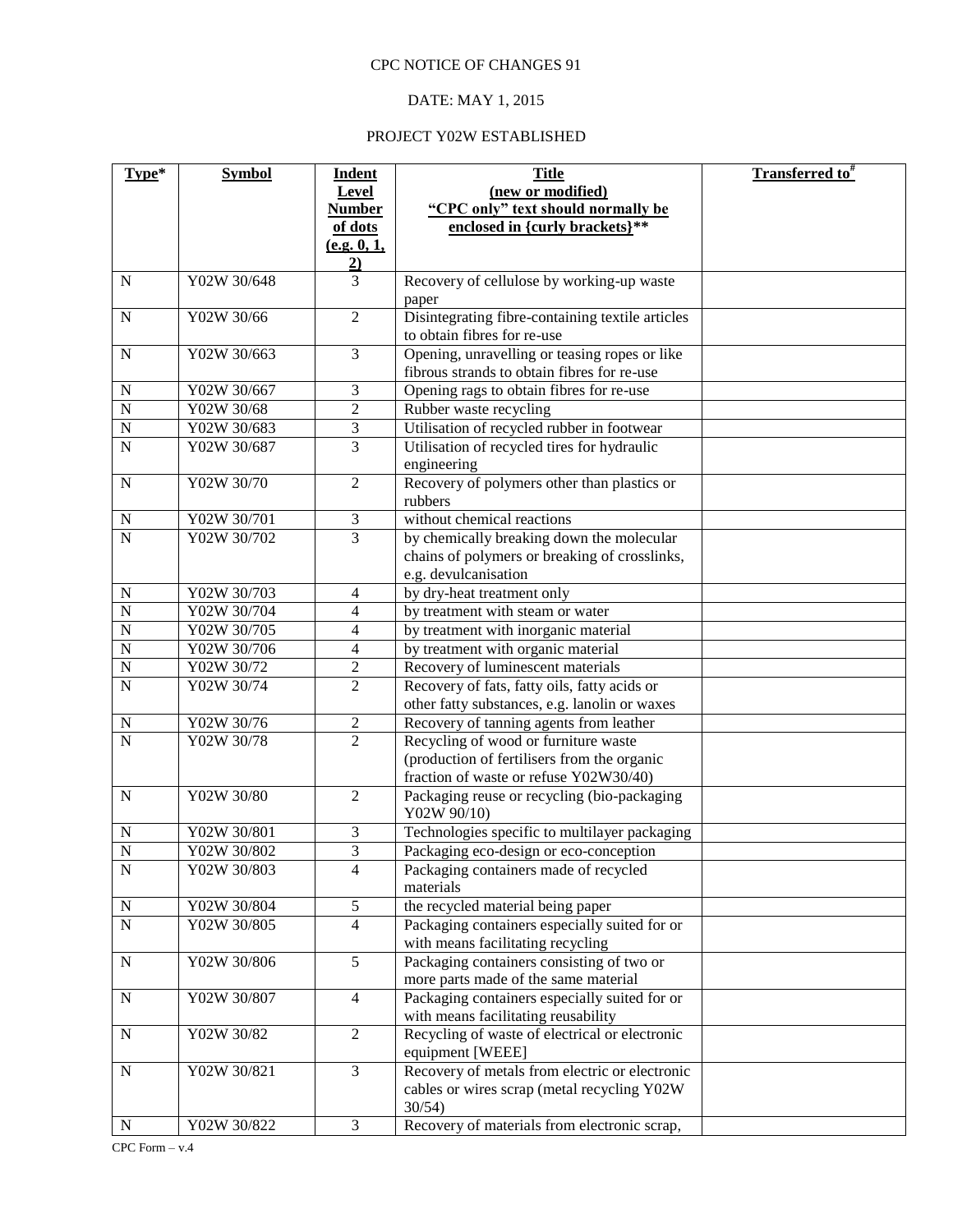# DATE: MAY 1, 2015

| Type*                              | <b>Symbol</b>              | <b>Indent</b>                    | <b>Title</b>                                             | <b>Transferred to</b> # |
|------------------------------------|----------------------------|----------------------------------|----------------------------------------------------------|-------------------------|
|                                    |                            | Level                            | (new or modified)                                        |                         |
|                                    |                            | <b>Number</b>                    | "CPC only" text should normally be                       |                         |
|                                    |                            | of dots                          | enclosed in {curly brackets}**                           |                         |
|                                    |                            | (e.g. 0, 1,                      |                                                          |                         |
|                                    |                            | 2)                               |                                                          |                         |
|                                    |                            |                                  | e.g. printed circuit board scrap                         |                         |
| ${\bf N}$                          | Y02W 30/823                | 3                                | Technologies specific to particular WEEE                 |                         |
|                                    |                            |                                  | categories                                               |                         |
| ${\bf N}$                          | Y02W 30/824                | $\overline{4}$                   | Refrigerators                                            |                         |
| $\overline{N}$                     | Y02W 30/825                | $\overline{5}$                   | Removing refrigerant                                     |                         |
| $\mathbf N$                        | Y02W 30/826                | $\overline{4}$                   | Information technology [IT] or                           |                         |
|                                    |                            |                                  | telecommunication equipment                              |                         |
| $\mathbf N$<br>$\overline{N}$      | Y02W 30/827<br>Y02W 30/828 | $\overline{4}$<br>$\overline{4}$ | Consumers equipment or photovoltaic panels               |                         |
| $\mathbf N$                        | Y02W 30/829                | 5                                | Lighting equipment or discharge tubes                    |                         |
|                                    |                            |                                  | Lighting devices made of waste or recyclable<br>material |                         |
| $\mathbf N$                        | Y02W 30/84                 | $\mathfrak{2}$                   | Recycling of batteries                                   |                         |
| $\overline{\rm N}$                 | Y02W 30/86                 | $\overline{c}$                   | Recycling of fuel cells                                  |                         |
| $\mathbf N$                        | Y02W 30/88                 | $\mathfrak{2}$                   | Nuclear fuel reprocessing                                |                         |
| N                                  | Y02W 30/881                | 3                                | Apparatus or processes for dismantling                   |                         |
|                                    |                            |                                  | nuclear fuel, e.g. before reprocessing                   |                         |
| ${\bf N}$                          | Y02W 30/882                | 3                                | Reprocessing of irradiated solid fuel                    |                         |
| $\overline{N}$                     | Y02W 30/883                | $\overline{4}$                   | Aqueous processes, e.g. based on organic                 |                         |
|                                    |                            |                                  | extraction means or regeneration thereof                 |                         |
| ${\bf N}$                          | Y02W 30/884                | $\overline{4}$                   | Non-aqueous processes                                    |                         |
| ${\bf N}$                          | Y02W 30/90                 | $\overline{2}$                   | Reuse, recycling or recovery technologies                |                         |
|                                    |                            |                                  | cross-cutting to different types of waste                |                         |
| ${\bf N}$                          | Y02W 30/91                 | 3                                | Use of waste materials as fillers for mortars or         |                         |
|                                    |                            |                                  | concrete                                                 |                         |
| ${\bf N}$                          | Y02W 30/92                 | $\overline{4}$                   | Combustion residues, e.g. purification                   |                         |
|                                    |                            |                                  | products of smoke, fumes or exhaust gases                |                         |
| N                                  | Y02W 30/93                 | $\overline{4}$                   | from quarries, mining or the like                        |                         |
| $\overline{N}$                     | Y02W 30/94                 | $\overline{4}$                   | from metallurgical processes                             |                         |
| $\overline{N}$                     | Y02W 30/95                 | 4                                | from building or ceramic industry                        |                         |
| $\overline{N}$                     | Y02W 30/96                 | $\overline{4}$                   | organic e.g. rubber, polystyrene                         |                         |
| $\overline{\overline{\mathbf{N}}}$ | Y02W 30/97                 | $\overline{5}$                   | Vegetable refuse, e.g. rice husks, maize-ear             |                         |
|                                    |                            |                                  | refuse; cellulosic materials, e.g. paper                 |                         |
| N                                  | Y02W 90/00                 | $\mathbf{0}$                     | Enabling technologies or technologies with               |                         |
|                                    |                            |                                  | a potential or indirect contribution to                  |                         |
|                                    |                            |                                  | greenhouse gas [GHG] emissions                           |                         |
|                                    |                            |                                  | mitigation                                               |                         |
| N<br>$\overline{N}$                | Y02W 90/10<br>Y02W 90/11   | $\overline{2}$                   | Bio-packaging<br>Packing containers made from renewable  |                         |
|                                    |                            |                                  | resources                                                |                         |
| $\mathbf N$                        | Y02W 90/12                 | 3                                | Packing containers made of bio-plastics                  |                         |
| $\mathbf N$                        | Y02W 90/13                 | $\overline{3}$                   | Biodegradable packaging containers                       |                         |
| ${\bf N}$                          | Y02W 90/14                 | $\overline{4}$                   | Compostable packaging containers                         |                         |
| $\mathbf N$                        | Y02W 90/20                 | $\mathbf{1}$                     | Computer systems or methods specially                    |                         |
|                                    |                            |                                  | adapted for waste reduction or recycling of              |                         |
|                                    |                            |                                  | materials or goods                                       |                         |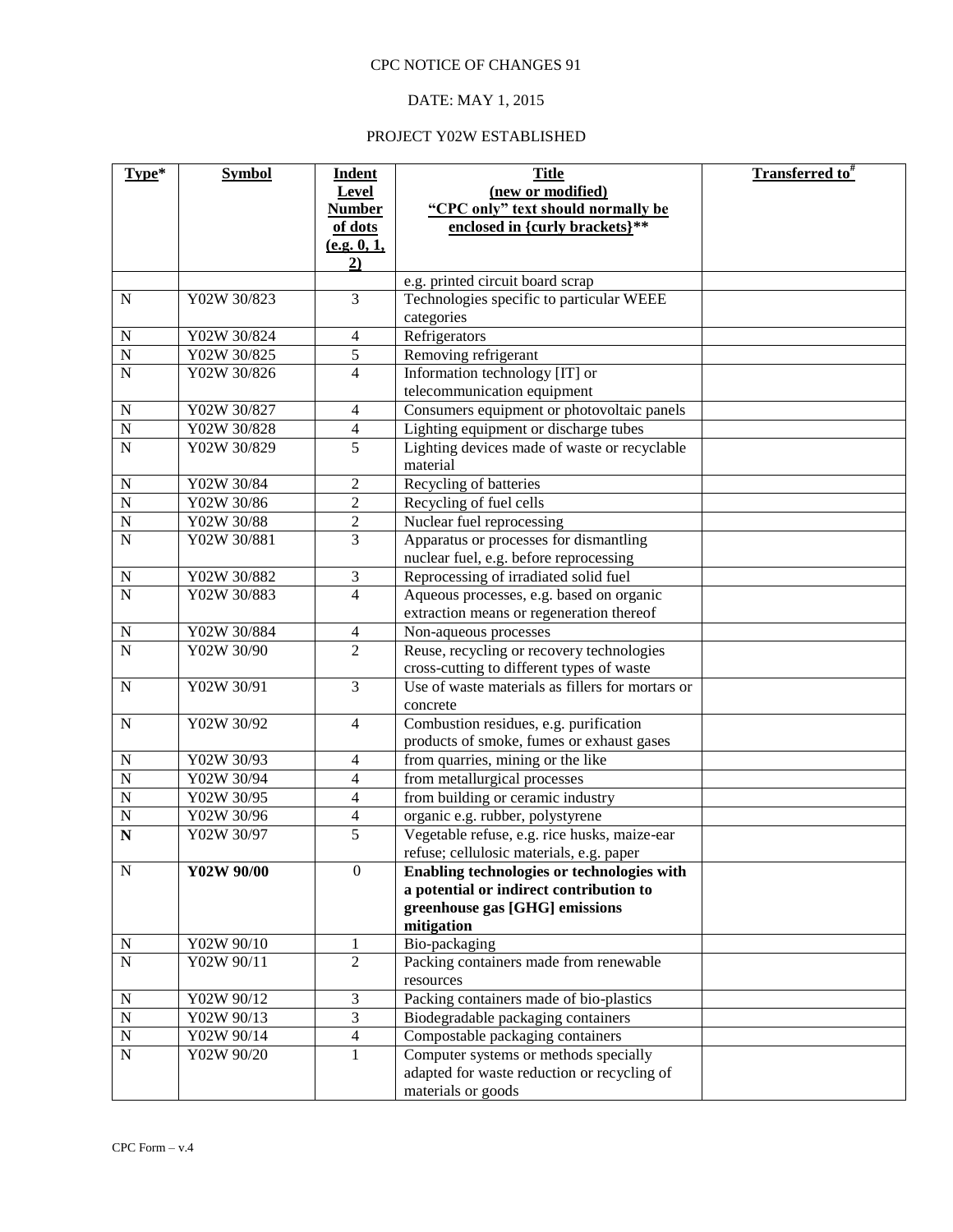#### DATE: MAY 1, 2015

#### PROJECT Y02W ESTABLISHED

 $N =$  new entries where reclassification into entries is involved;  $C =$  entries with modified file scope where reclassification of documents from the entries is involved;  $Q =$  new entries which are firstly populated with documents via administrative transfers from deleted (D) entries. Afterwards, the transferred documents into the Q entry will either stay or be moved to more appropriate entries, as determined by intellectual reclassification; E= existing entries with enlarged file scope, which receive documents from C or D entries, e.g. when a limiting reference is removed from the entry title;  $M =$  entries with no change to the file scope (no reclassification);  $D =$  deleted entries;  $F =$  frozen entries will be deleted once reclassification of documents from the entries is completed;  $U =$  entries that are unchanged.

#### NOTES:

- \*\*No {curly brackets} are used for titles in CPC only subclasses, e.g. C12Y, A23Y; 2000 series symbol titles of groups found at the end of schemes (orthogonal codes); or the  $\overline{Y}$  section titles. The {curly brackets} are used for 2000 series symbol titles found interspersed throughout the main trunk schemes (breakdown codes).
- For U groups, the minimum requirement is to include the U group located immediately prior to the N group or N group array, in order to show the N group hierarchy and improve the readability and understanding of the scheme. Always include the symbol, indent level and title of the U group in the table above.
- All entry types should be included in the scheme changes table above for better understanding of the overall scheme change picture. Symbol, indent level, and title are required for all types except "D" which requires only a symbol.
- #"Transferred to" column must be completed for all C, D, F, and Q type entries. F groups will be deleted once reclassification is completed.
- When multiple symbols are included in the "Transferred to" column, avoid using ranges of symbols in order to be as precise as possible.
- For administrative transfer of documents, the following text should be used: "< administrative transfer to XX>" or "<administrative transfer to XX and YY simultaneously>" when administrative transfer of the same documents is to more than one place.
- Administrative transfer to main trunk groups is assumed to be "invention information", unless otherwise indicated, and to 2000 series groups is assumed to be "additional information".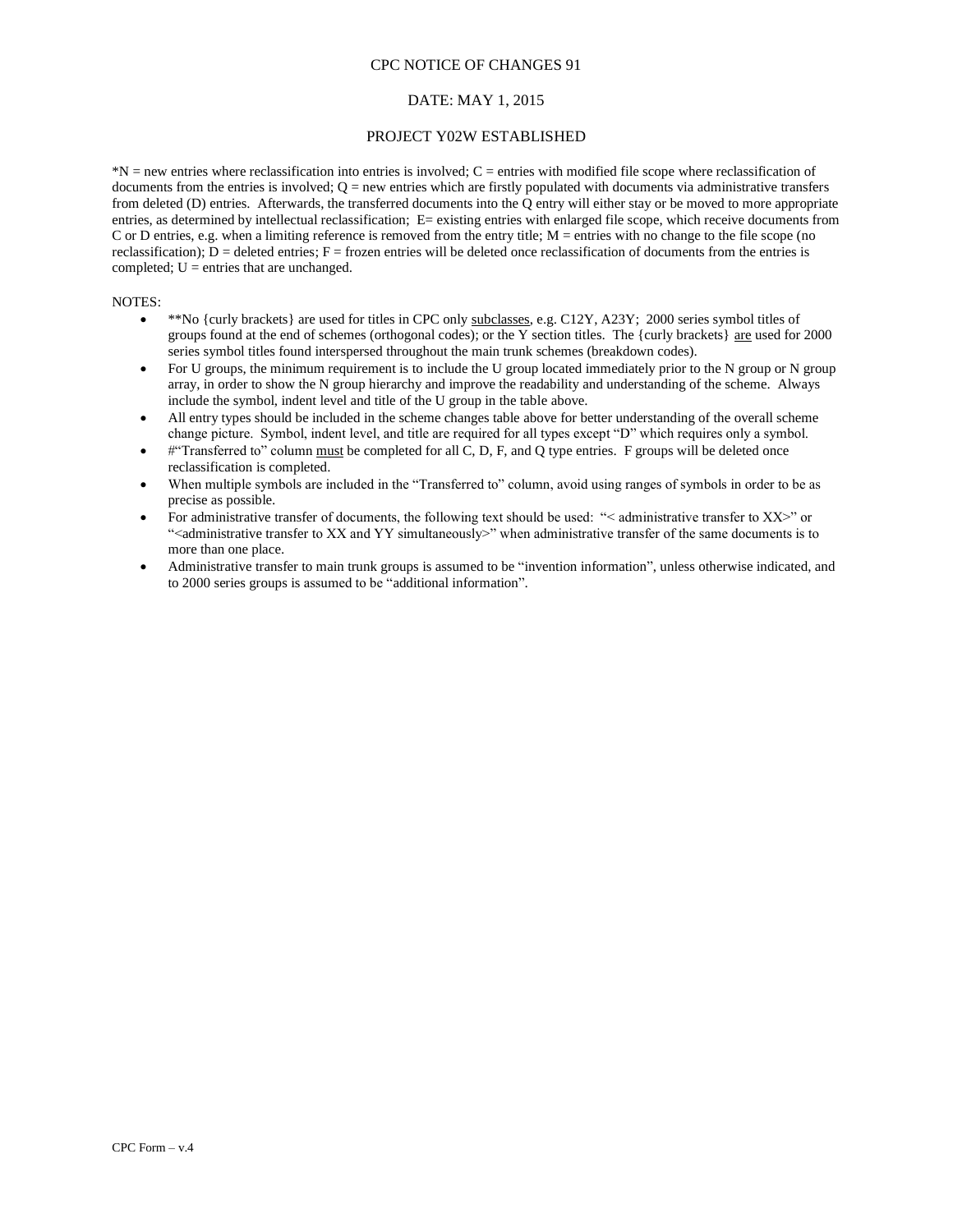# DATE: MAY 1, 2015

#### PROJECT Y02W ESTABLISHED

# 4. CHANGES TO THE CPC-TO-IPC CONCORDANCE LIST (CICL)

| <b>CPC</b>  | $_{\rm IPC}$   | <b>Action*</b> |
|-------------|----------------|----------------|
| Y02W        | <b>CPCONLY</b> | <b>NEW</b>     |
| Y02W 10/00  | <b>CPCONLY</b> | <b>NEW</b>     |
| Y02W 10/10  | <b>CPCONLY</b> | <b>NEW</b>     |
| Y02W 10/12  | <b>CPCONLY</b> | <b>NEW</b>     |
| Y02W 10/15  | <b>CPCONLY</b> | <b>NEW</b>     |
| Y02W 10/18  | <b>CPCONLY</b> | <b>NEW</b>     |
| Y02W 10/20  | <b>CPCONLY</b> | <b>NEW</b>     |
| Y02W 10/23  | <b>CPCONLY</b> | <b>NEW</b>     |
| Y02W 10/27  | <b>CPCONLY</b> | <b>NEW</b>     |
| Y02W 10/30  | <b>CPCONLY</b> | <b>NEW</b>     |
| Y02W 10/33  | <b>CPCONLY</b> | <b>NEW</b>     |
| Y02W 10/37  | <b>CPCONLY</b> | <b>NEW</b>     |
| Y02W 10/40  | <b>CPCONLY</b> | <b>NEW</b>     |
| Y02W 10/45  | <b>CPCONLY</b> | <b>NEW</b>     |
| Y02W 30/00  | <b>CPCONLY</b> | <b>NEW</b>     |
| Y02W 30/10  | <b>CPCONLY</b> | <b>NEW</b>     |
| Y02W 30/20  | <b>CPCONLY</b> | <b>NEW</b>     |
| Y02W 30/30  | <b>CPCONLY</b> | <b>NEW</b>     |
| Y02W 30/32  | <b>CPCONLY</b> | <b>NEW</b>     |
| Y02W 30/35  | <b>CPCONLY</b> | <b>NEW</b>     |
| Y02W 30/38  | <b>CPCONLY</b> | <b>NEW</b>     |
| Y02W 30/40  | <b>CPCONLY</b> | <b>NEW</b>     |
| Y02W 30/43  | <b>CPCONLY</b> | <b>NEW</b>     |
| Y02W 30/47  | <b>CPCONLY</b> | <b>NEW</b>     |
| Y02W 30/50  | <b>CPCONLY</b> | <b>NEW</b>     |
| Y02W 30/52  | <b>CPCONLY</b> | <b>NEW</b>     |
| Y02W 30/521 | <b>CPCONLY</b> | <b>NEW</b>     |
| Y02W 30/522 | <b>CPCONLY</b> | <b>NEW</b>     |
| Y02W 30/523 | <b>CPCONLY</b> | <b>NEW</b>     |
| Y02W 30/524 | <b>CPCONLY</b> | <b>NEW</b>     |
| Y02W 30/525 | <b>CPCONLY</b> | <b>NEW</b>     |
| Y02W 30/526 | <b>CPCONLY</b> | <b>NEW</b>     |
| Y02W 30/527 | <b>CPCONLY</b> | <b>NEW</b>     |
| Y02W 30/528 | <b>CPCONLY</b> | <b>NEW</b>     |
| Y02W 30/54  | <b>CPCONLY</b> | <b>NEW</b>     |
| Y02W 30/541 | <b>CPCONLY</b> | <b>NEW</b>     |
| Y02W 30/542 | <b>CPCONLY</b> | <b>NEW</b>     |
| Y02W 30/543 | <b>CPCONLY</b> | <b>NEW</b>     |
| Y02W 30/56  | <b>CPCONLY</b> | <b>NEW</b>     |
| Y02W 30/58  | <b>CPCONLY</b> | <b>NEW</b>     |
| Y02W 30/60  | <b>CPCONLY</b> | <b>NEW</b>     |

CPC Form – v.4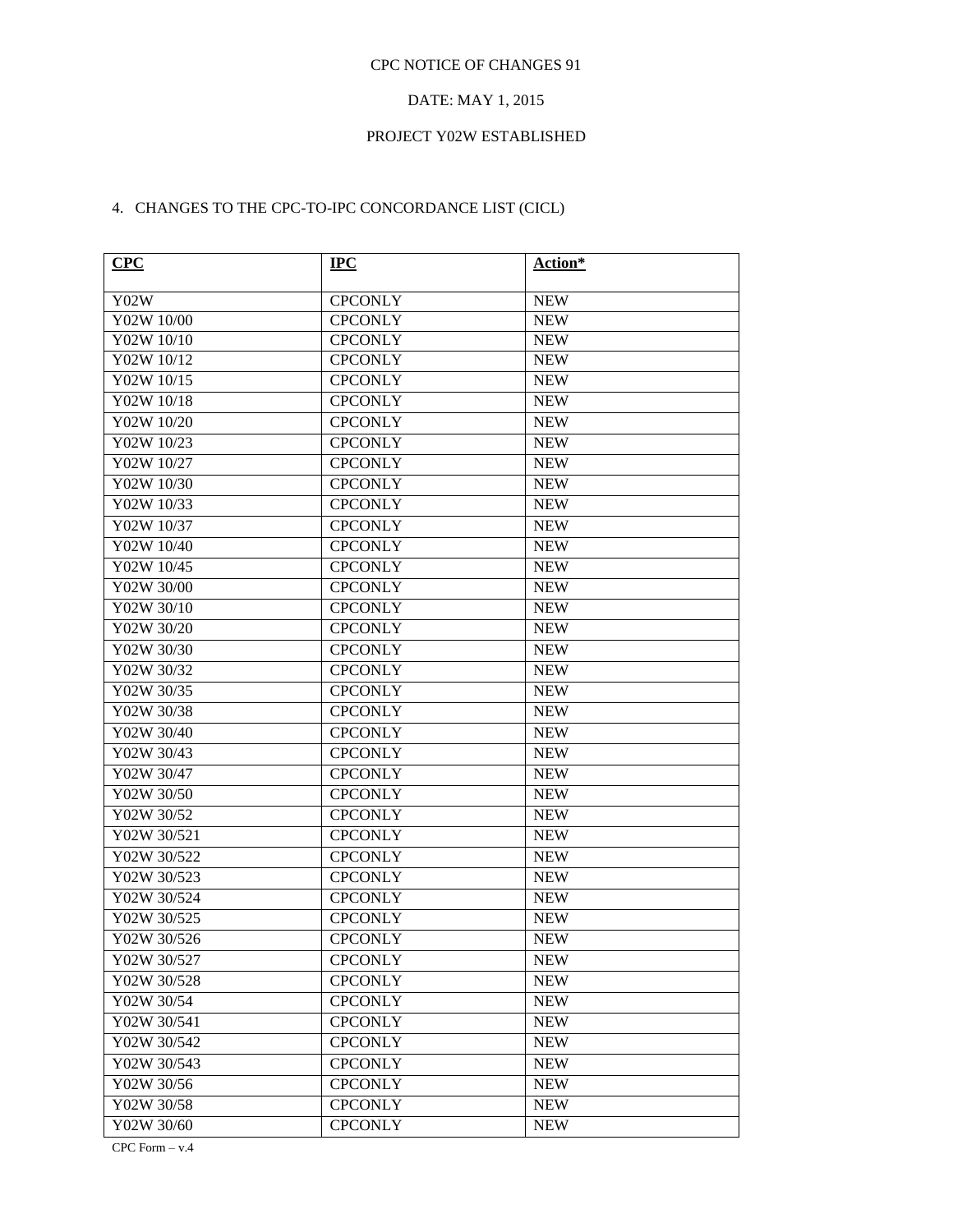# DATE: MAY 1, 2015

| CPC                     | $IPC$          | Action*                  |
|-------------------------|----------------|--------------------------|
| Y02W 30/61              | <b>CPCONLY</b> |                          |
| Y02W 30/62              | <b>CPCONLY</b> | <b>NEW</b><br><b>NEW</b> |
| Y02W 30/622             | <b>CPCONLY</b> | <b>NEW</b>               |
|                         |                |                          |
| Y02W 30/625             | <b>CPCONLY</b> | <b>NEW</b>               |
| Y02W 30/628             | <b>CPCONLY</b> | <b>NEW</b>               |
| Y02W 30/64              | <b>CPCONLY</b> | <b>NEW</b>               |
| Y02W 30/642             | <b>CPCONLY</b> | <b>NEW</b>               |
| Y02W 30/644             | <b>CPCONLY</b> | <b>NEW</b>               |
| Y02W 30/646             | <b>CPCONLY</b> | <b>NEW</b>               |
| Y02W 30/648             | <b>CPCONLY</b> | <b>NEW</b>               |
| Y02W 30/66              | <b>CPCONLY</b> | <b>NEW</b>               |
| Y02W 30/663             | <b>CPCONLY</b> | <b>NEW</b>               |
| Y02W 30/667             | <b>CPCONLY</b> | <b>NEW</b>               |
| Y02W 30/68              | <b>CPCONLY</b> | <b>NEW</b>               |
| Y02W 30/683             | <b>CPCONLY</b> | <b>NEW</b>               |
| Y02W 30/687             | <b>CPCONLY</b> | <b>NEW</b>               |
| Y02W 30/70              | <b>CPCONLY</b> | <b>NEW</b>               |
| Y02W 30/701             | <b>CPCONLY</b> | <b>NEW</b>               |
| Y02W 30/702             | <b>CPCONLY</b> | <b>NEW</b>               |
| Y02W 30/703             | <b>CPCONLY</b> | <b>NEW</b>               |
| Y02W 30/704             | <b>CPCONLY</b> | <b>NEW</b>               |
| Y02W 30/705             | <b>CPCONLY</b> | <b>NEW</b>               |
| Y02W 30/706             | <b>CPCONLY</b> | <b>NEW</b>               |
| Y02W 30/72              | <b>CPCONLY</b> | <b>NEW</b>               |
| Y02W 30/74              | <b>CPCONLY</b> | <b>NEW</b>               |
| $\overline{Y02W}$ 30/76 | <b>CPCONLY</b> | <b>NEW</b>               |
| Y02W 30/78              | <b>CPCONLY</b> | <b>NEW</b>               |
| Y02W 30/80              | <b>CPCONLY</b> | <b>NEW</b>               |
| Y02W 30/801             | <b>CPCONLY</b> | <b>NEW</b>               |
| Y02W 30/802             | <b>CPCONLY</b> | <b>NEW</b>               |
| Y02W 30/803             | <b>CPCONLY</b> | <b>NEW</b>               |
| Y02W 30/804             | <b>CPCONLY</b> | <b>NEW</b>               |
| Y02W 30/805             | <b>CPCONLY</b> | <b>NEW</b>               |
| Y02W 30/806             | <b>CPCONLY</b> | <b>NEW</b>               |
| Y02W 30/807             | <b>CPCONLY</b> | <b>NEW</b>               |
| Y02W 30/82              | <b>CPCONLY</b> | <b>NEW</b>               |
| Y02W 30/821             | <b>CPCONLY</b> | <b>NEW</b>               |
| Y02W 30/822             | <b>CPCONLY</b> | <b>NEW</b>               |
| Y02W 30/823             | <b>CPCONLY</b> | <b>NEW</b>               |
| Y02W 30/824             | <b>CPCONLY</b> | <b>NEW</b>               |
| Y02W 30/825             | <b>CPCONLY</b> | <b>NEW</b>               |
| Y02W 30/826             | <b>CPCONLY</b> | <b>NEW</b>               |
| Y02W 30/827             | <b>CPCONLY</b> | <b>NEW</b>               |
| Y02W 30/828             | <b>CPCONLY</b> | <b>NEW</b>               |
| Y02W 30/829             | <b>CPCONLY</b> | <b>NEW</b>               |
|                         |                |                          |